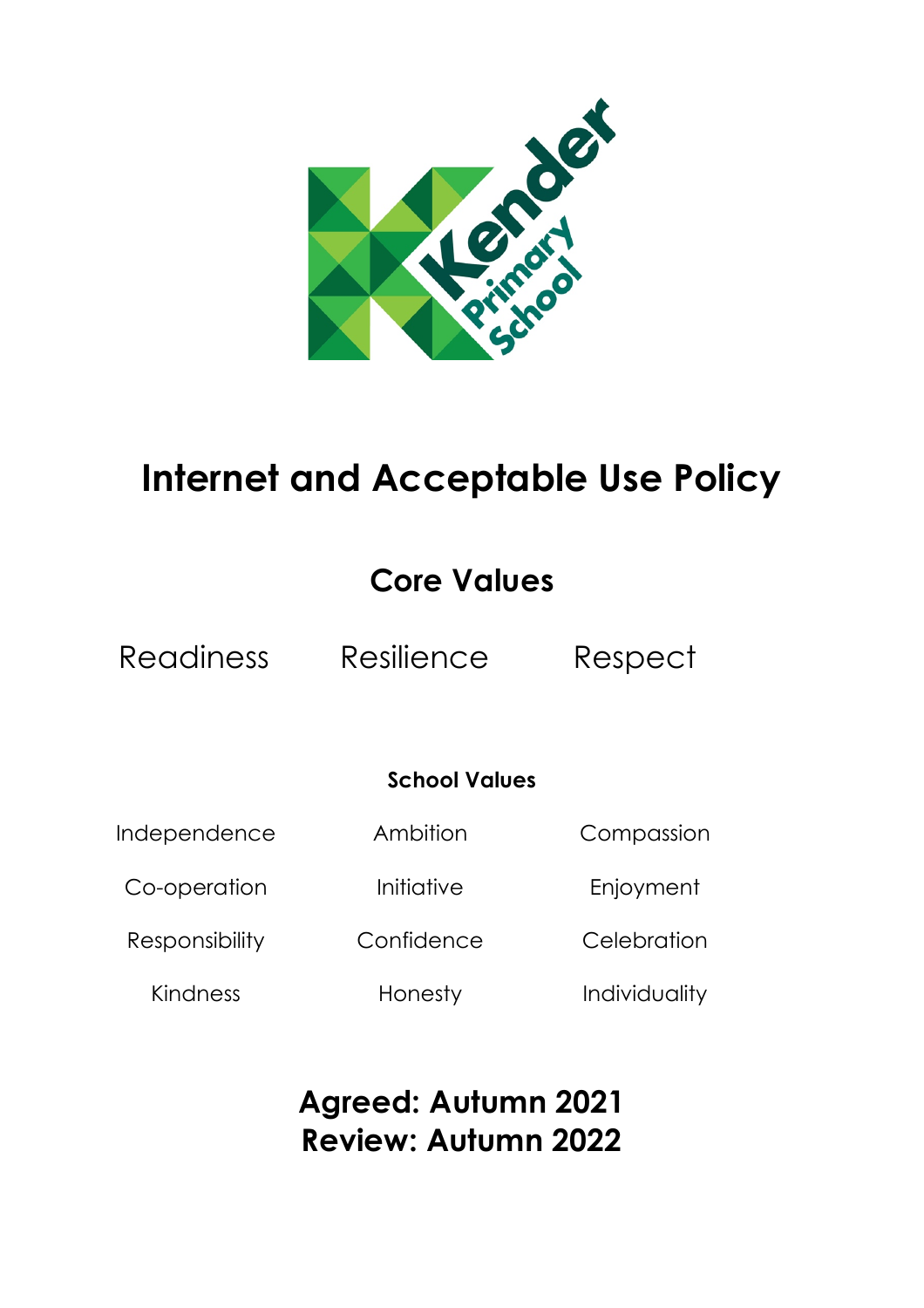#### **Introduction**

Information and communications technology (ICT) is an integral part of the way our school works, and is a critical resource for children, staff (including senior leadership teams), governors, volunteers and visitors.

However, the ICT resources and facilities our school uses also pose risks to data protection, online safety and safeguarding.

#### **Aims and objectives**

This policy aims to:

- Set guidelines and rules on the use of school ICT resources for staff, children, parents and governors
- Establish clear expectations for the way all members of the school community engage with each other online
- Support the school's policy on data protection, online safety and safeguarding
- Prevent disruption to the school through the misuse, or attempted misuse, of ICT systems
- Support the school in teaching children safe and effective internet and ICT use

This policy covers all users of our school's ICT facilities, including governors, staff, children, volunteers, contractors and visitors.

Breaches of this policy may be dealt with under our disciplinary policy.

#### **Relevant legislation and guidance**

This policy refers to, and complies with, the following legislation and guidance:

- Data Protection Act 2018
- **The General Data Protection Regulation**
- Computer Misuse Act 1990
- Human Rights Act 1998
- The Telecommunications (Lawful Business Practice) (Interception of Communications) Regulations 2000
- Education Act 2011
- Freedom of Information Act 2000
- The Education and Inspections Act 2006
- Keeping Children Safe in Education 2021
- Searching, screening and confiscation: advice for schools
- National Cyber Security Centre (NCSC)
- Education and Training (Welfare of Children Act) 2021

#### **Definitions**

| <b>TERM</b>           | <b>DEFINITION</b>                                                                                                                                                                                                                                                                                                                                               |
|-----------------------|-----------------------------------------------------------------------------------------------------------------------------------------------------------------------------------------------------------------------------------------------------------------------------------------------------------------------------------------------------------------|
| <b>ICT</b> facilities | includes all facilities, systems and services including but not limited to network<br>infrastructure, desktop computers, laptops, tablets, phones, music players or<br>hardware, software, websites, web applications or services, and any device system or<br>service which may become available in the future which is provided as part of the ICT<br>service |
| <b>Users</b>          | anyone authorised by the school to use the ICT facilities, including governors, staff,<br>children, volunteers, contractors and visitors                                                                                                                                                                                                                        |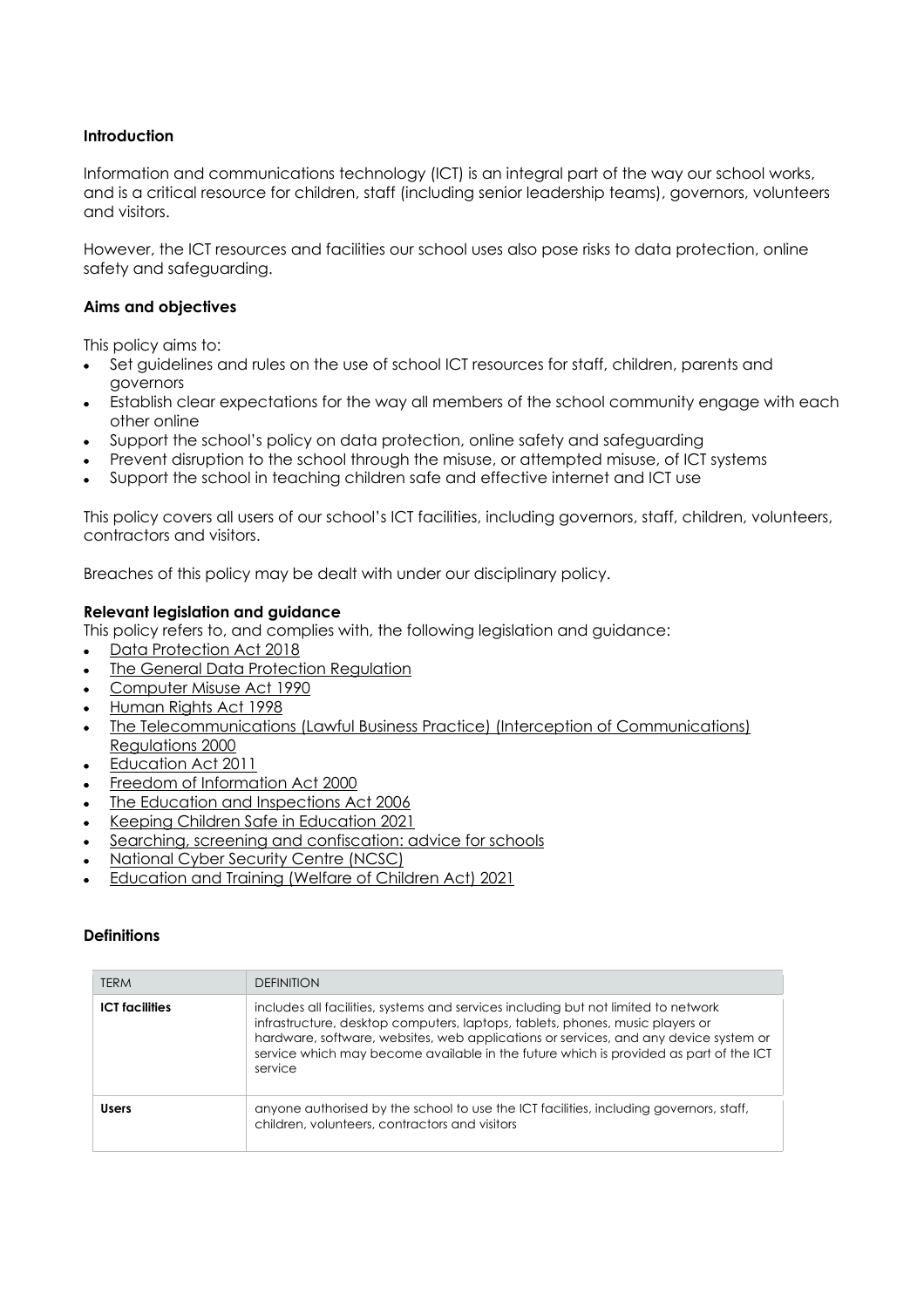| <b>TERM</b>                                                  | <b>DEFINITION</b>                                                                                                                                                             |
|--------------------------------------------------------------|-------------------------------------------------------------------------------------------------------------------------------------------------------------------------------|
| <b>Authorised personnel</b>                                  | employees authorised by the school to perform systems administration and/or<br>monitoring of the ICT facilities                                                               |
| <b>Materials</b>                                             | files and data created using the ICT facilities including but not limited to documents,<br>photos, audio, video, printed output, web pages, social networking sites and blogs |
| Personal use                                                 | any use or activity not directly related to the users' employment, study or purpose                                                                                           |
| See appendix 6 for a glossary of cyber security terminology. |                                                                                                                                                                               |

#### **1 Unacceptable use**

The following is considered unacceptable use of the school's ICT facilities by any member of the school community. Any breach of this policy may result in disciplinary or behaviour proceedings (see section 1.2 below).

Unacceptable use of the school's ICT facilities includes:

- Using the school's ICT facilities to breach intellectual property rights or copyright
- Using the school's ICT facilities to bully or harass someone else, or to promote unlawful discrimination
- Breaching the school's policies or procedures
- Any illegal conduct, or statements which are deemed to be advocating illegal activity
- Online gambling, inappropriate advertising, phishing and/or financial scams
- Accessing, creating, storing, linking to or sending material that is pornographic, offensive, obscene or otherwise inappropriate or harmful
- Consensual and non-consensual sharing of nude and semi-nude images and/or videos and/or livestreams (also known as sexting or youth-produced sexual imagery)
- Activity which defames or disparages the school, or risks bringing the school into disrepute
- Sharing confidential information about the school, its children, or other members of the school community
- Connecting any device to the school's ICT network without approval from authorised personnel
- Setting up any software, applications or web services on the school's network without approval by authorised personnel, or creating or using any program, tool or item of software designed to interfere with the functioning of the ICT facilities, accounts or data
- Gaining, or attempting to gain, access to restricted areas of the network, or to any passwordprotected information, without approval from authorised personnel
- Allowing, encouraging or enabling others to gain (or attempt to gain) unauthorised access to the school's ICT facilities
- Causing intentional damage to ICT facilities
- Removing, deleting or disposing of ICT equipment, systems, programs or information without permission by authorised personnel
- Causing a data breach by accessing, modifying, or sharing data (including personal data) to which a user is not supposed to have access, or without authorisation
- Using inappropriate or offensive language
- Promoting a private business, unless that business is directly related to the school
- Using websites or mechanisms to bypass the school's filtering mechanisms
- Engaging in content or conduct that is radicalised, extremist, racist, anti-Semitic or discriminatory in any other way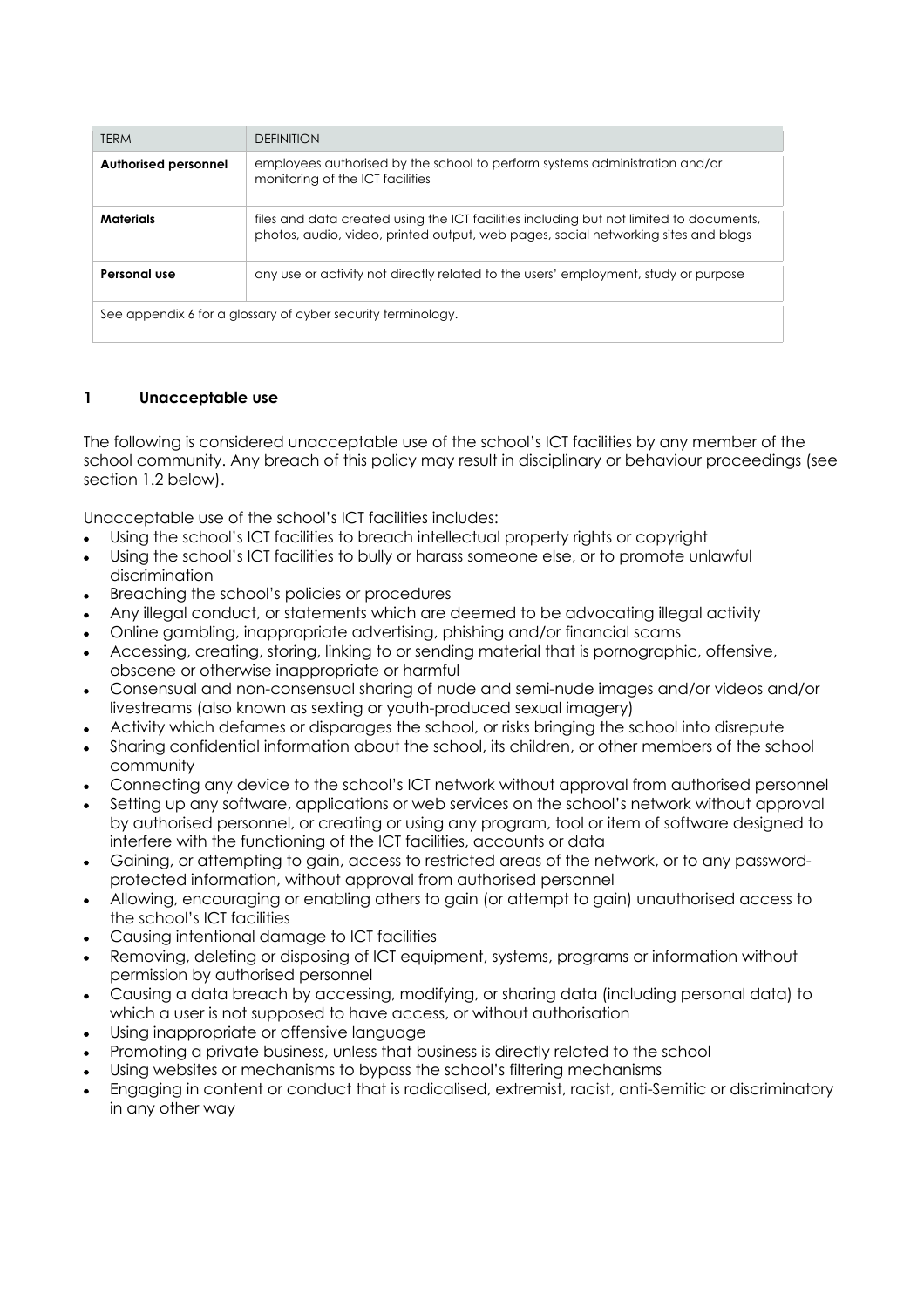This is not an exhaustive list. The school reserves the right to amend this list at any time. The head teacher will use professional judgement to determine whether any act or behaviour not on the list above is considered unacceptable use of the school's ICT facilities.

#### **1.1 Exceptions from unacceptable use**

Where the use of school ICT facilities (on the school premises and/or remotely) is required for a purpose that would otherwise be considered an unacceptable use, exemptions to the policy may be granted at the headteacher's discretion and on a case by case basis.

#### **1.2 Sanctions**

Staff who engage in any of the unacceptable activity listed above may face disciplinary action in line with the school's policies on discipline or the staff code of conduct.

#### **2 Staff (including governors, volunteers, and contractors)**

#### **2.1 Access to school ICT facilities and materials**

The schools IT lead and IT contractor manages access to the school's ICT facilities and materials for school staff. That includes, but is not limited to:

- Computers, tablets, mobile phones and other devices
- Access permissions for certain programmes or files

Staff will be provided with unique log-in/account information and passwords that they must use when accessing the school's ICT facilities.

Staff who have access to files they are not authorised to view or edit, or who need their access permissions updated or changed, should contact the School Business Manager or IT Lead as appropriate.

#### **2.2 Use of emails and phones**

The school provides each member of staff with an email address.

This email account should be used for work purposes only. Staff should enable multi-factor authentication on their email accounts.

All work-related business should be conducted using the email address the school has provided. Staff must not share their personal email addresses with parents or children and must not send any work-related materials using their personal email account.

Staff must take care with the content of all email messages, as incorrect or improper statements can give rise to claims for discrimination, harassment, defamation, breach of confidentiality or breach of contract.

Email messages are required to be disclosed in legal proceedings or in response to requests from individuals under the Data Protection Act 2018 in the same way as paper documents. Deletion from a user's inbox does not mean that an email cannot be recovered for the purposes of disclosure. All email messages should be treated as potentially retrievable.

Staff must take extra care when sending sensitive or confidential information by email. Any attachments containing sensitive or confidential information should be encrypted so that the information is only accessible by the intended recipient.

If staff receive an email in error, the sender should be informed and the email deleted. If the email contains sensitive or confidential information, the user must not make use of that information or disclose that information.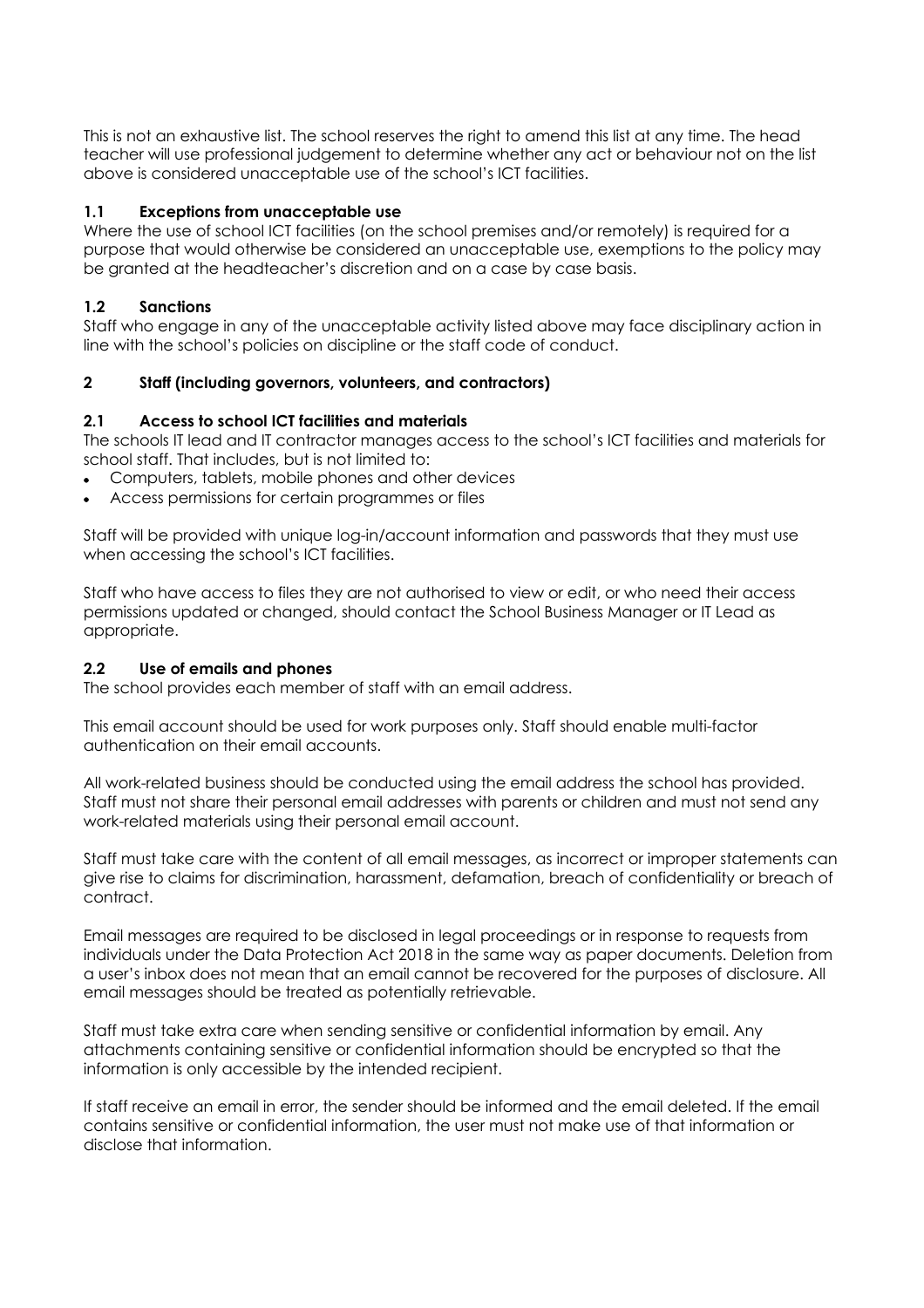If staff send an email in error that contains the personal information of another person, they must inform the School Business Manager immediately and follow our data breach procedure.

Staff must not give their personal phone numbers to parents or children.

Staff who are provided with mobile phones as equipment for their role must abide by the same rules for ICT acceptable use as set out in section 1.

#### **2.3 Personal use**

Staff are permitted to occasionally use school ICT facilities for personal use subject to certain conditions set out below. Personal use of ICT facilities must not be overused or abused. The headteacher may withdraw permission for it at any time or restrict access at their discretion.

Personal use is permitted provided that such use:

- Does not take place during teaching time
- Does not constitute 'unacceptable use', as defined in section 1
- Takes place when no children are present
- Does not interfere with their jobs, or prevent other staff or children from using the facilities for work or educational purposes

Staff may not use the school's ICT facilities to store personal non-work-related information or materials (such as music, videos or photos).

Staff should be aware that use of the school's ICT facilities for personal use may put personal communications within the scope of the school's ICT monitoring activities (see section 5.5). Where breaches of this policy are found, disciplinary action may be taken.

Staff are also permitted to use their personal devices (such as mobile phones or tablets) only in line with the school's code of conduct.

Staff should be aware that personal use of ICT (even when not using school ICT facilities) can impact on their employment by, for instance, putting personal details in the public domain, where children and parents could see them.

Staff should take care to follow the school's guidelines on social media (see appendix 1) and use of email (see section 2.2) to protect themselves online and avoid compromising their professional integrity.

#### **2.4 Personal social media accounts**

Members of staff should ensure their use of social media, either for work or personal purposes, is appropriate at all times.

The school has guidelines for staff on appropriate security settings for social media accounts (see appendix 1).

#### **2.5 Remote access**

We allow staff to access the school's ICT facilities and materials remotely as all our systems are held in the cloud.

Staff accessing the school's ICT facilities and materials remotely must abide by the same rules as those accessing the facilities and materials on-site. Staff must be particularly vigilant if they use the school's ICT facilities outside the school and take such precautions as may be required from time to time against importing viruses or compromising system security.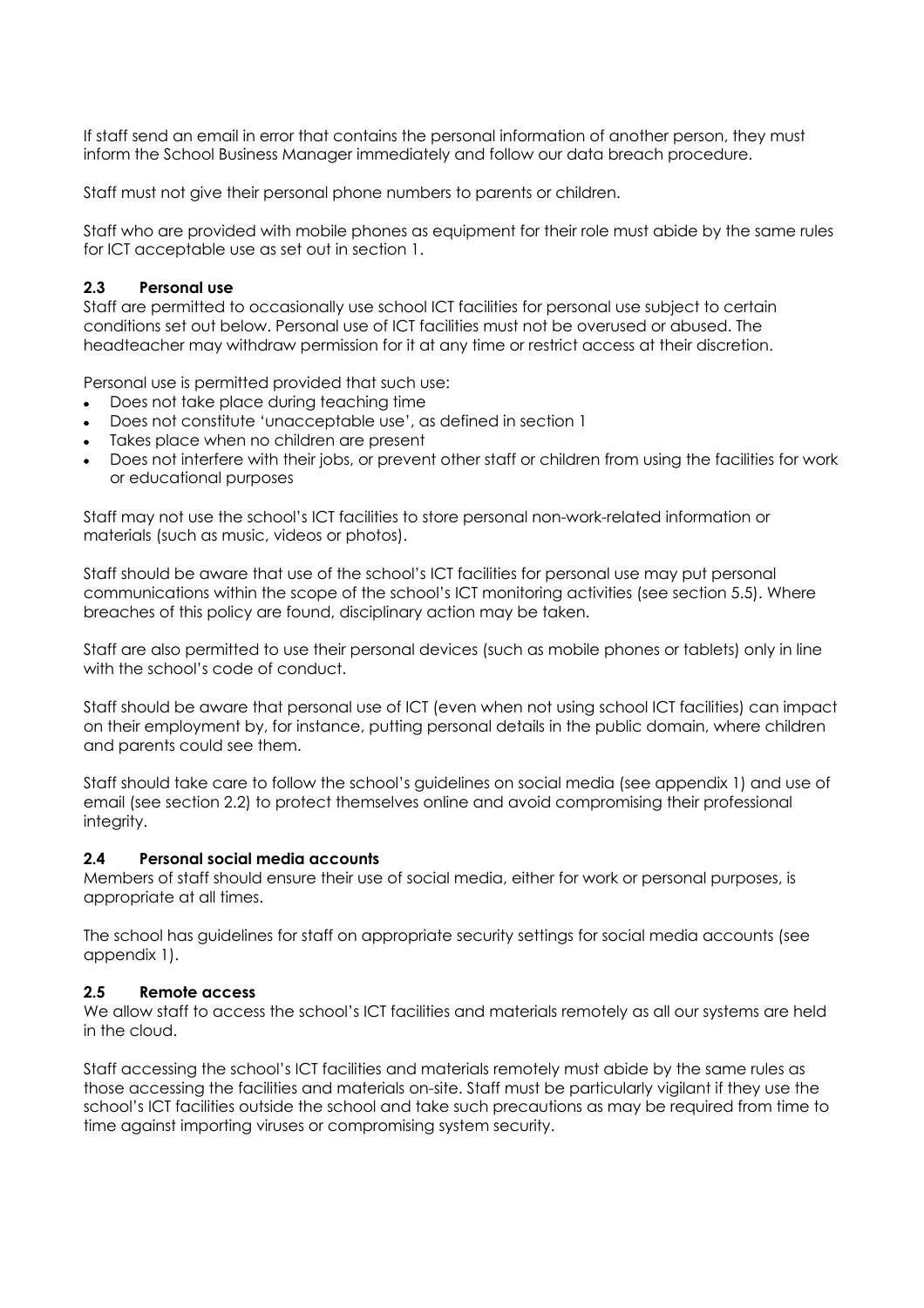Our ICT facilities contain information which is confidential and/or subject to data protection legislation. Such information must be treated with extreme care and in accordance with our data protection policy.

#### **2.6 School Twitter accounts**

The school has an official Twitter page, managed by the SBM and the IT lead. Each year group has official Twitter pages, which are managed by the year group teachers. Staff members who have not been authorised to manage, or post to, the account, must not access, or attempt to access the accounts.

The school has guidelines for what can and cannot be posted on its social media accounts. Those who are authorised to manage the account must ensure they abide by these guidelines at all times.

#### **2.7 Monitoring of school network and use of ICT facilities**

The school reserves the right to monitor the use of its ICT facilities and network. This includes, but is not limited to, monitoring of:

- Internet sites visited
- Bandwidth usage
- Email accounts
- Telephone calls
- User activity/access logs
- Any other electronic communications

Only authorised ICT staff may inspect, monitor, intercept, assess, record and disclose the above, to the extent permitted by law.

The school monitors ICT use in order to:

- Obtain information related to school business
- Investigate compliance with school policies, procedures and standards
- Ensure effective school and ICT operation
- Conduct training or quality control exercises
- Prevent or detect crime
- Comply with a subject access request, Freedom of Information Act request, or any other legal obligation

#### **3 Children**

#### **3.1 Access to ICT facilities**

All our children from Y1-Y6 have access to an iPad on a 1:1 basis which they use under the supervision of our teaching staff.

#### **3.2 Search and deletion**

Under the Education Act 2011 and in line with the Department for Education's guidance on searching, screening and confiscation, the school has the right to search children's phones, computers or other devices for data or items banned under school rules or legislation.

The school can, and will, delete files and data found on searched devices if we believe the data or file has been, or could be, used to disrupt teaching or break the school's rules.

Staff members may also confiscate devices for evidence to hand to the police, if a child discloses that they are being abused and that this abuse contains an online element.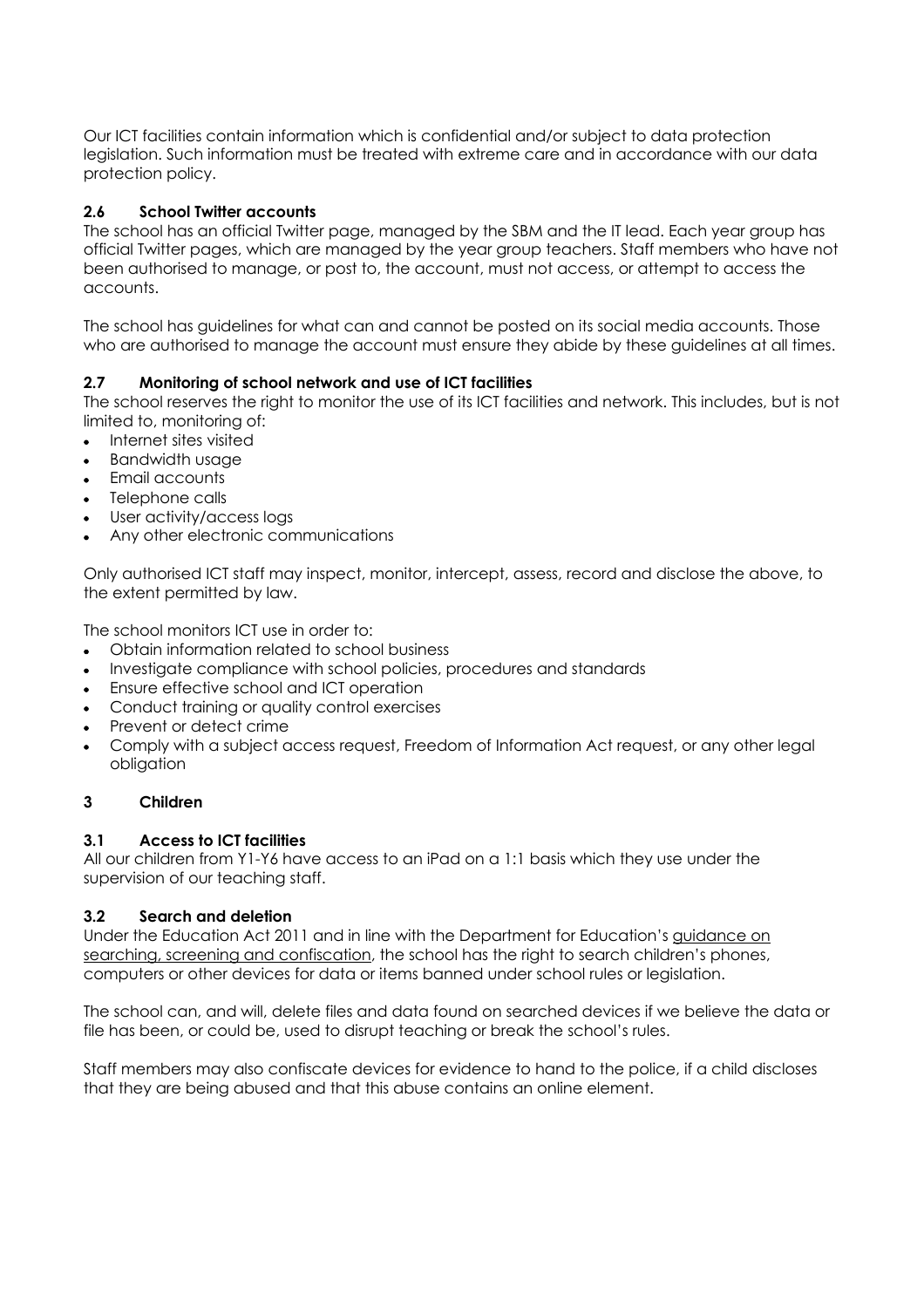#### **3.3 Unacceptable use of ICT and the internet outside of school**

During lockdowns, the school allows children from Y1-Y6 to take their iPads home with them to support home learning. The iPads are provided with a "white list" of websites that are accessible by our children. All other websites are blocked.

The school will sanction children, in line with the behaviour policy, if a child engages in any of the following **at any time** (even if they are not on school premises):

- Using ICT or the internet to bully or harass someone else, or to promote unlawful discrimination
- Breaching the school's policies or procedures
- Activity which defames or disparages the school, or risks bringing the school into disrepute
- Sharing confidential information about the school, other children, or other members of the school community
- Gaining or attempting to gain access to restricted areas of the network, or to any password protected information, without approval from authorised personnel
- Allowing, encouraging, or enabling others to gain (or attempt to gain) unauthorised access to the school's ICT facilities
- Causing intentional damage to ICT facilities or materials
- Causing a data breach by accessing, modifying, or sharing data (including personal data) to which a user is not supposed to have access, or without authorisation
- Using inappropriate or offensive language

#### **3.4 Online safety**

The school uses a program called Natterhub to promote online safety and to allow our children to thrive online. It uses experiential lessons to deal with online safety and media literacy so they can see the internet as a place to find knowledge whilst being aware of the risks of being online. The program also provides links for parents to build their knowledge to support their children to be safe.

#### **4 Parents**

#### **4.1 Access to ICT facilities and materials**

Parents do not have access to the school's ICT facilities as a matter of course.

However, parents working for, or with the school in an official capacity (for instance, as a volunteer or as a member of the PTA) may be granted an appropriate level of access or be permitted to use the school's facilities at the headteacher's discretion.

Where parents are granted access in this way, they must abide by this policy as it applies to staff.

#### **4.2 Communicating with or about the school online**

We believe it is important to model for children, and help them learn, how to communicate respectfully with, and about, others online.

Parents play a vital role in helping model this behaviour for their children, especially when communicating with the school through our website and social media channels.

We ask parents to sign the agreement in appendix 2.

#### **5 Data security**

The school is responsible for making sure it has the appropriate level of security protection and procedures in place. It therefore takes steps to protect the security of its computing resources, data and user accounts. However, the school cannot guarantee security. Staff, children, parents and others who use the school's ICT facilities should use safe computing practices at all times.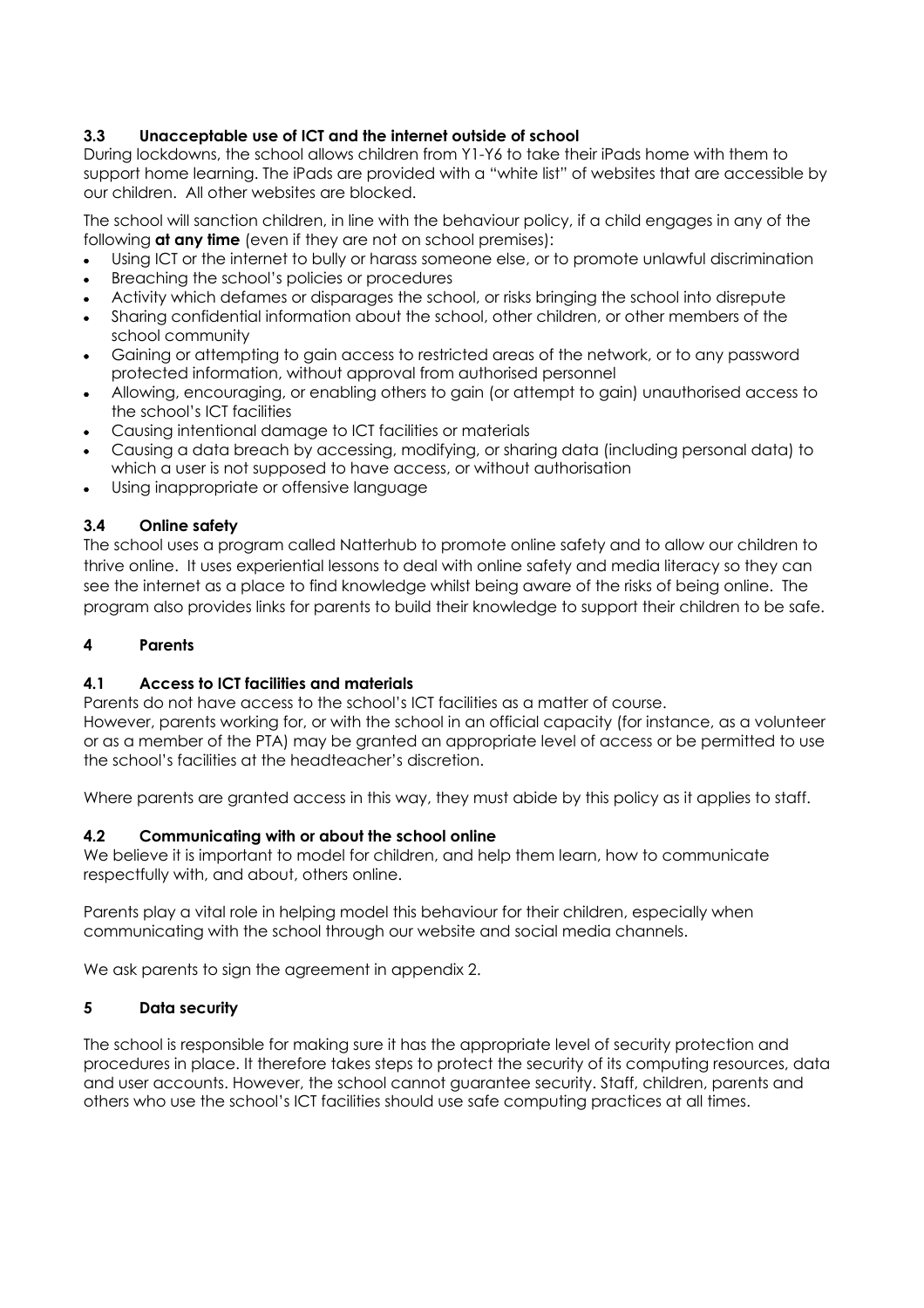#### **5.1 Passwords**

All users of the school's ICT facilities should set strong passwords for their accounts and keep these passwords secure.

Users are responsible for the security of their passwords and accounts, and for setting permissions for accounts and files they control.

Members of staff or children who disclose account or password information may face disciplinary action. Parents or volunteers who disclose account or password information may have their access rights revoked.

All staff will use a password manager to help them store their passwords securely. Teachers will generate passwords for children using a password manager/generator and keep these in a secure location in case children lose or forget their passwords.

#### **5.2 Software updates, firewalls and anti-virus software**

All of the school's ICT devices that support software updates, security updates and anti-virus products will be configured to perform such updates regularly or automatically.

Users must not circumvent or make any attempt to circumvent the administrative, physical and technical safeguards we implement and maintain to protect personal data and the school's ICT facilities.

Any personal devices using the school's network must all be configured in this way.

#### **5.3 Data protection**

All personal data must be processed and stored in line with data protection regulations and the school's data protection policy.

#### **5.4 Access to facilities and materials**

All users of the school's ICT facilities will have clearly defined access rights to school systems, files and devices.

These access rights are managed by the IT lead.

Users should not access, or attempt to access, systems, files or devices to which they have not been granted access. If access is provided in error, or if something a user should not have access to is shared with them, they should alert the School Business Manager immediately.

Users should always log out of systems and lock their equipment when they are not in use to avoid any unauthorised access. Equipment and systems should always be logged out of and closed down completely at the end of each working day.

#### **5.5 Encryption**

The school ensures that its devices and systems have an appropriate level of encryption.

Use of personal devices will only be authorised if the devices have appropriate levels of security and encryption, as defined by the IT Lead.

#### **6 Protection from cyber attacks**

The school will:

• Work with governors and the IT department to make sure cyber security is given the time and resources it needs to make the school secure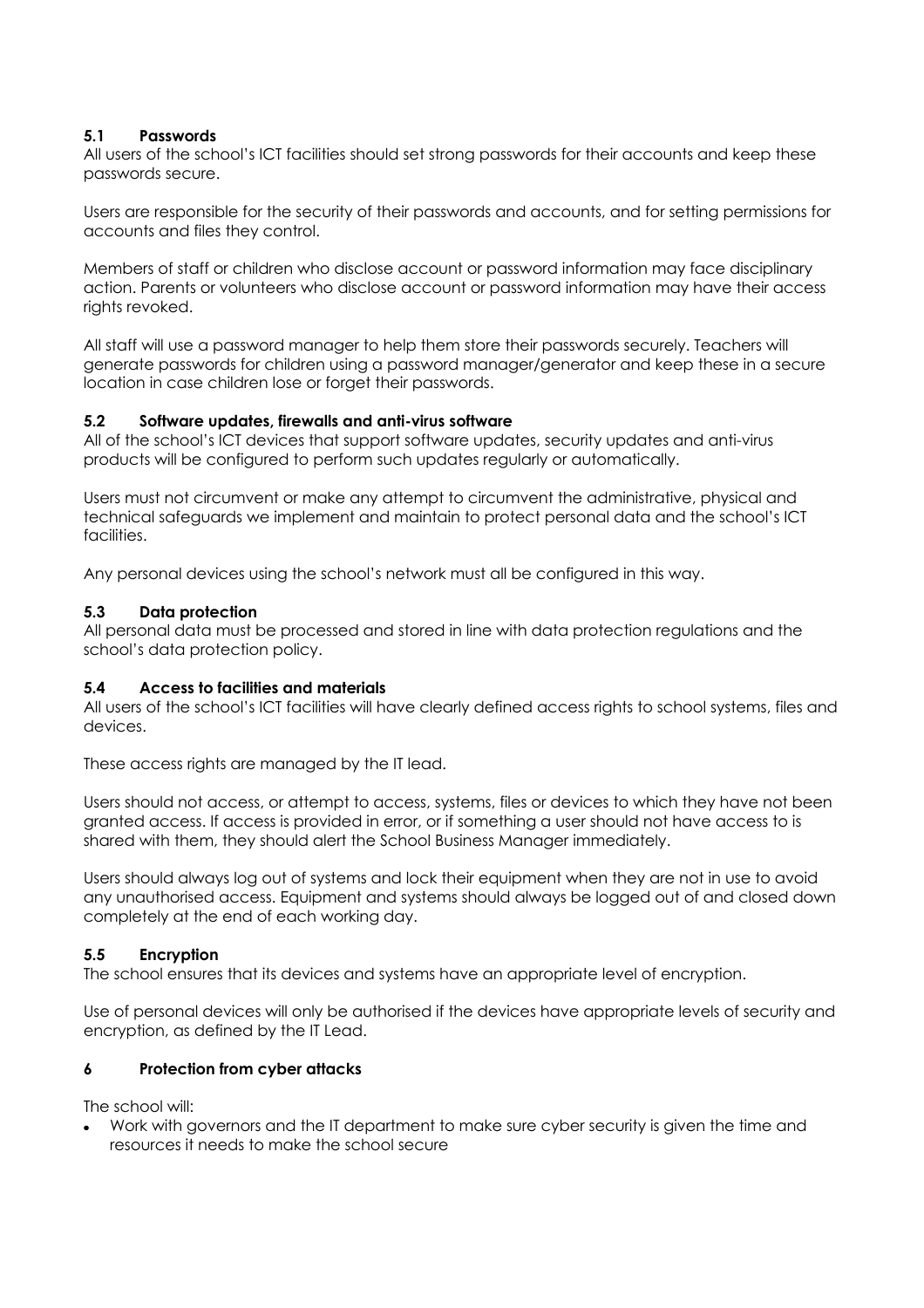- Provide annual training for staff (and include this training in any induction for new starters, if they join outside of the school's annual training window) on the basics of cyber security, including how to:
	- o Check the sender address in an email
	- o Respond to a request for bank details, personal information or login details
	- o Verify requests for payments or changes to information
- Make sure staff are aware of its procedures for reporting and responding to cyber security incidents
- Investigate whether our IT software needs updating or replacing to be more secure
- Not engage in ransom requests from ransomware attacks, as this would not guarantee recovery of data
- Put controls in place that are:
	- o **'Proportionate'**: the school will verify this using a third-party audit annually (360safe.org.uk), to objectively test that what it has in place is up to scratch
	- o **Multi-layered**: everyone will be clear on what to look out for to keep our systems safe
	- o **Up-to-date:** with a system in place to monitor when the school needs to update its software
	- o **Regularly reviewed and tested**: to make sure the systems are as up to scratch and secure as they can be
- Back up critical data every night and store these backups on cloud based backup systems
- Delegate specific responsibility for maintaining the security of our management information system (MIS) to our cloud-based provider
- Make sure staff:
	- o Enable multi-factor authentication where they can, on things like school email accounts o Store passwords securely using a password manager
- Make sure ICT staff conduct regular access reviews to make sure each user in the school has the right level of permissions and admin rights
- Have a firewall in place that is switched on

#### **7 Internet access**

The school wireless internet connection is secured, which we maintain by having separate connections for staff, children and visitors.

#### *Children*

All our children have automatic access to a student only wifi network when using their iPads. There is a firewall which limits the access to approved sites.

#### *Parents and visitors*

Parents and visitors to the school will not be permitted to use the school's wifi unless specific authorisation is granted by the headteacher.

The headteacher will only grant authorisation if:

- Parents are working with the school in an official capacity (eg as a volunteer or as a member of the PTA)
- Visitors need to access the school's wifi in order to fulfil the purpose of their visit (for instance, to access materials stored on personal devices as part of a presentation or lesson plan)

Staff must not give the wifi password to anyone who is not authorised to have it. Doing so could result in disciplinary action.

#### **Monitoring and review**

The headteacher, IT lead and School Business Manager will monitor the implementation of this policy, including ensuring it is updated to reflect the needs and circumstances of the school. This policy will be reviewed every three years.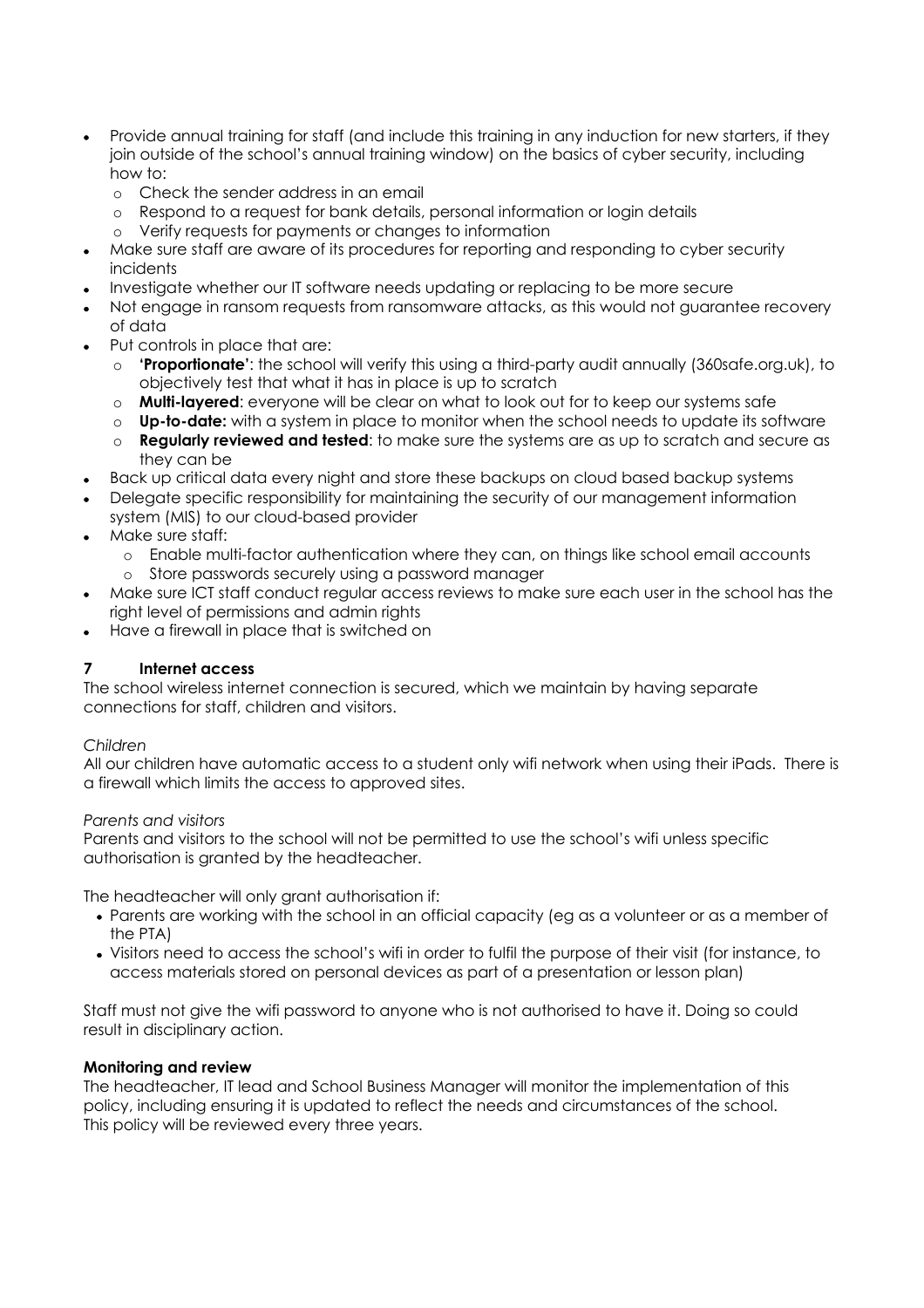## **Related policies**

This policy should be read alongside the school's policies on:

- Online safety
- Safeguarding and child protection
- Behaviour
- Staff discipline
- Data protection
- Remote learning
- Mobile phone usage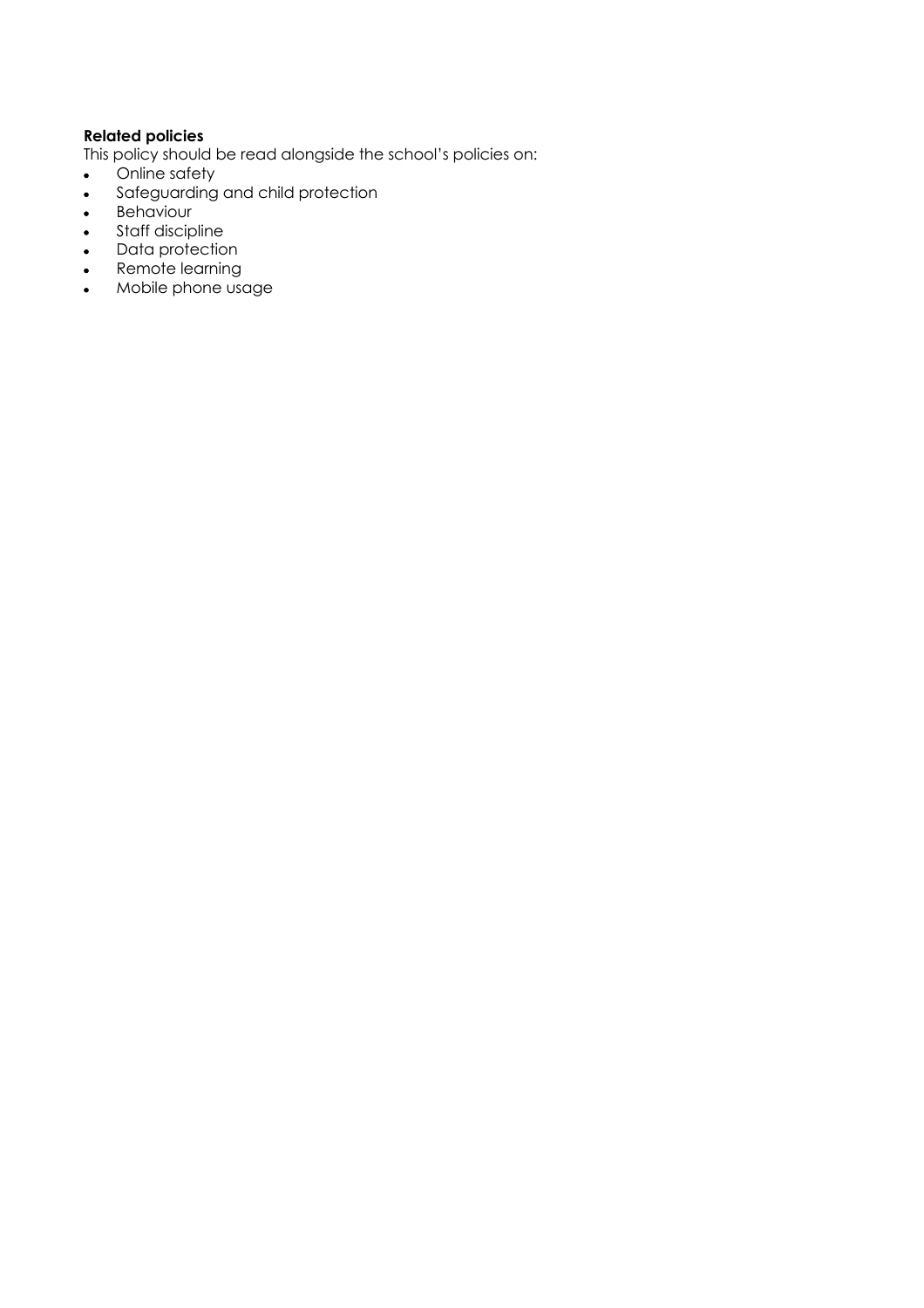## **Social media guidance for staff**

## **Don't accept friend requests from children on social media**

## **10 guidelines for school staff**

- 1 Change your display name use your first and middle name, use a maiden name, or put your surname backwards instead
- 2 Change your profile picture to something unidentifiable, or if not, ensure that the image is professional
- 3 Check your privacy settings regularly
- 4 Be careful about tagging other staff members in images or posts
- 5 Don't share anything publicly that you wouldn't be just as happy showing your children
- 6 Don't use social media sites during school hours
- 7 Don't make comments about your job, your colleagues, our school or your children online once it's out there, it's out there
- 8 Don't associate yourself with the school on your profile (eg by setting it as your workplace, or by 'checking in' at a school event)
- 9 Don't link your work email address to your social media accounts. Anyone who has this address (or your personal email address/mobile number) is able to find you using this information
- 10 Consider uninstalling the Facebook app from your phone. The app recognises wifi connections and makes friend suggestions based on who else uses the same wifi connection (such as parents or children)

#### **Check your privacy settings**

- Change the visibility of your posts and photos to **'Friends only'**, rather than 'Friends of friends'. Otherwise, children and their families may still be able to read your posts, see things you've shared and look at your pictures if they're friends with anybody on your contacts list
- Don't forget to check your **old posts and photos** go to bit.ly/2MdQXMN to find out how to limit the visibility of previous posts
- The public may still be able to see posts you've **'liked'**, even if your profile settings are private, because this depends on the privacy settings of the original poster
- **Google your name** to see what information about you is visible to the public
- Prevent search engines from indexing your profile so that people can't **search for you by name** go to bit.ly/2zMdVht to find out how to do this
- Remember that **some information is always public**; your display name, profile picture, cover photo, user ID (in the URL for your profile), country, age range and gender

## **What to do if…**

#### **A child adds you on social media**

- In the first instance, ignore and delete the request. Block the child from viewing your profile
- Check your privacy settings again, and consider changing your display name or profile picture
- If the child asks you about the friend request in person, tell them that you're not allowed to accept friend requests from children and that if they persist, you'll have to notify senior leadership and/or their parents. If the child persists, take a screenshot of their request and any accompanying messages
- Notify the senior leadership team or the headteacher about what's happening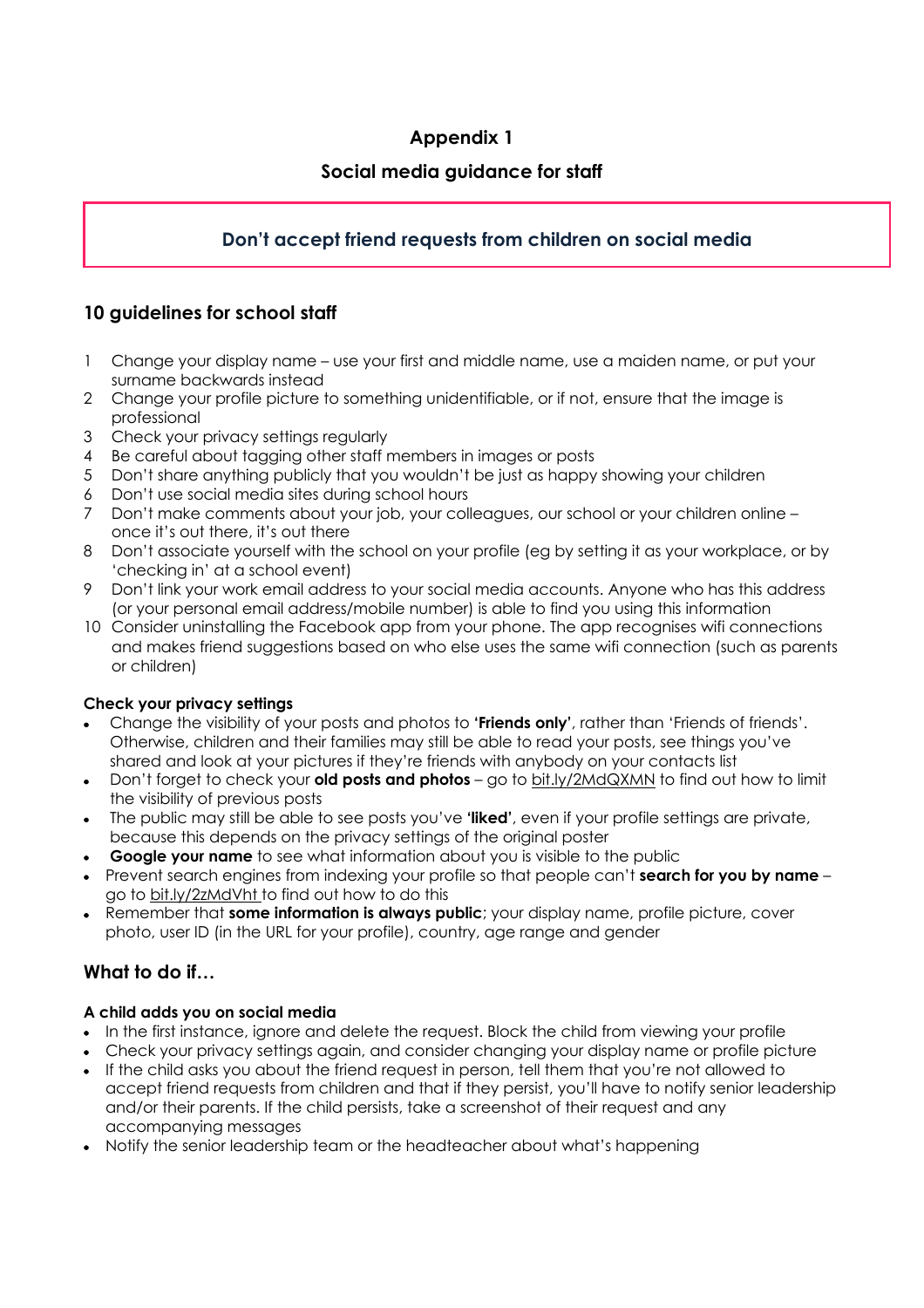#### **A parent adds you on social media**

- It is at your discretion whether to respond. Bear in mind that:
	- o Responding to one parent's friend request or message might set an unwelcome precedent for both you and other teachers at the school
	- o Children may then have indirect access through their parent's account to anything you post, share, comment on or are tagged in
- If you wish to decline the offer or ignore the message, consider drafting a stock response to let the parent know that you're doing so

#### **You're being harassed on social media, or somebody is spreading something offensive about you**

- **Do not** retaliate or respond in any way
- Save evidence of any abuse by taking screenshots and recording the time and date it occurred
- Report the material to Facebook or the relevant social network and ask them to remove it
- If the perpetrator is a current child or staff member, our mediation and disciplinary procedures are usually sufficient to deal with online incidents
- If the perpetrator is a parent or other external adult, a senior member of staff should invite them to a meeting to address any reasonable concerns or complaints and/or request they remove the offending comments or material
- If the comments are racist, sexist, of a sexual nature or constitute a hate crime, you or a senior leader should consider contacting the police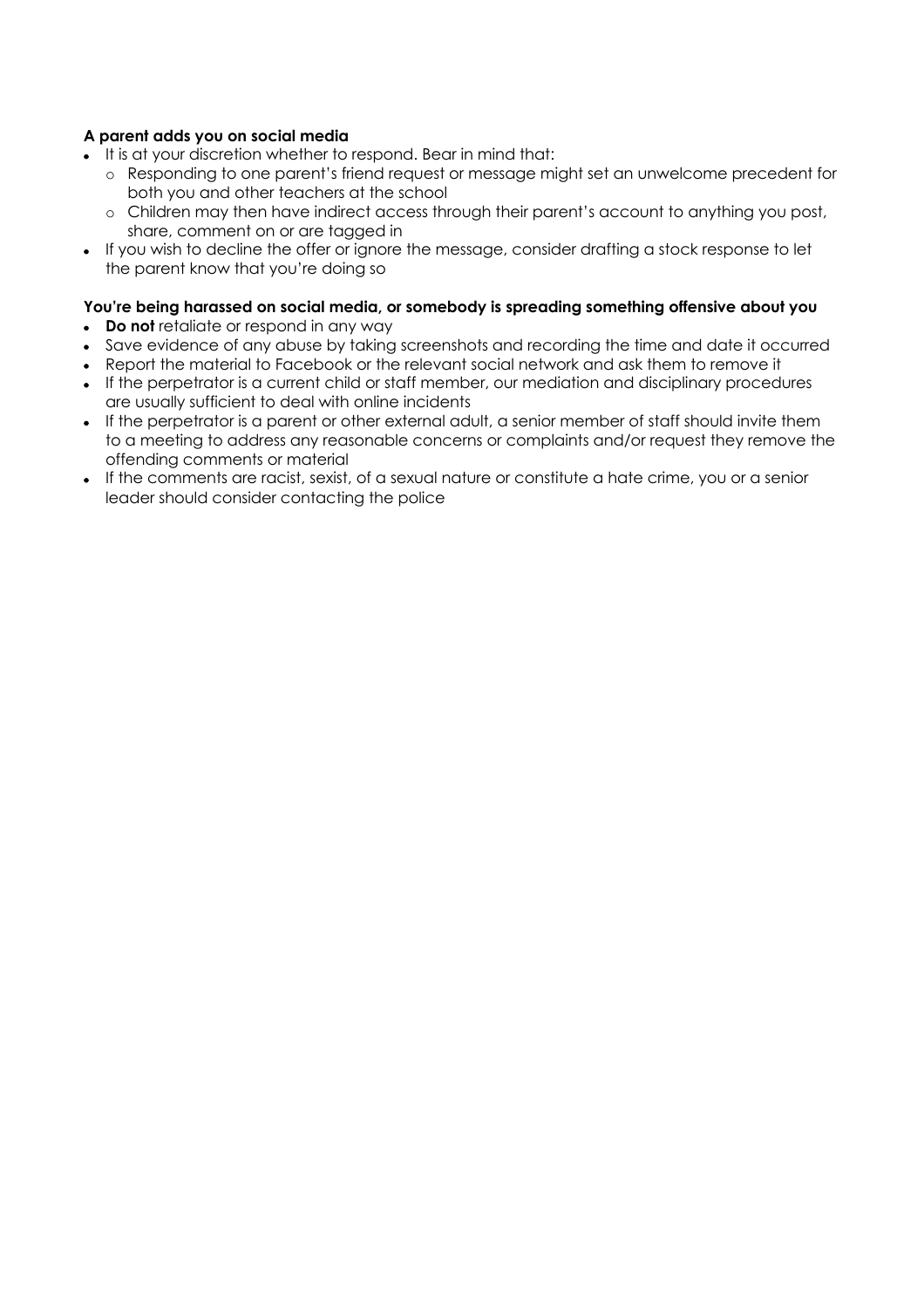## **Acceptable use of the internet: agreement for parents and carers**

## **Acceptable use of the internet: agreement for parents and carers**

#### **Name of parent/carer:**

#### **Name of child:**

Online channels are an important way for parents/carers to communicate with, or about, our school.

The school uses the following channels:

- Our official Twitter pages
- Email/text groups for parents (for school announcements and information)
- Our virtual learning platform

Parents/carers sometimes also set up independent channels for example, class/year Facebook groups, email groups, or chats (through apps such as WhatsApp).

When communicating with the school via official communication channels, or using private/independent channels to talk about the school, I will:

- Be respectful towards members of staff, and the school, at all times
- Be respectful of other parents/carers and children
- Direct any complaints or concerns through the school's official channels, so they can be dealt with in line with the school's complaints procedure

#### I will not:

- Use private groups or personal social media to complain about or criticise members of staff. This is not constructive and the school can't improve or address issues if they aren't raised in an appropriate way
- Use private groups or personal social media to complain about, or try to resolve, a behaviour issue involving other children. I will contact the school and speak to the appropriate member of staff if I'm aware of a specific behaviour issue or incident
- Upload or share photos or videos on social media of any child other than my own, unless I have the permission of other children's parents/carers

| Signed: | Date: |
|---------|-------|
|         |       |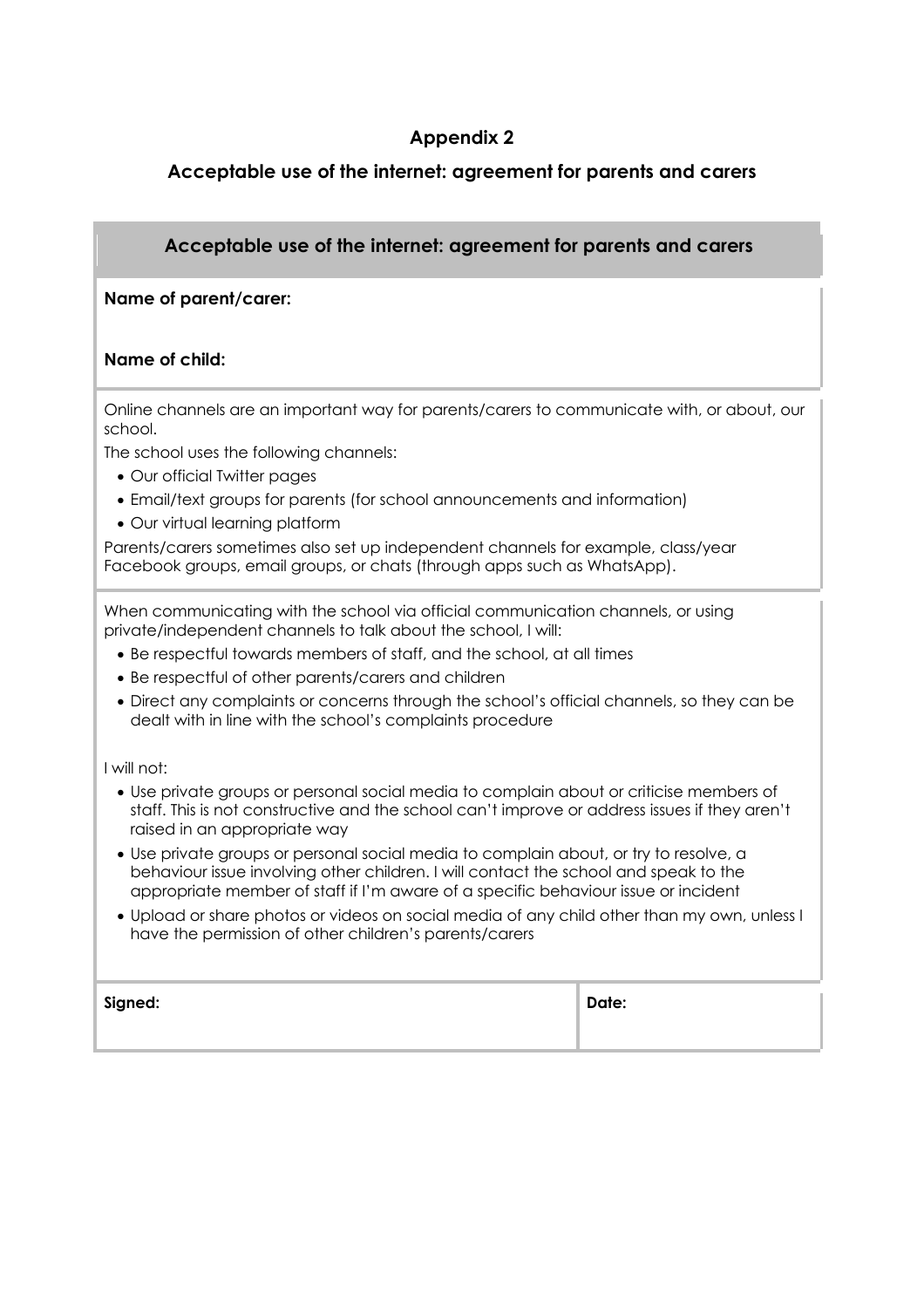## **Acceptable use agreement for children**

## **Acceptable use of the school's ICT facilities and internet: agreement for children and parents/carers**

#### **Name of child:**

#### **When I use the school's ICT facilities (like computers and equipment) and get on the internet in school, I will not:**

- Use them without asking a teacher first, or without a teacher in the room with me
- Use them to break school rules
- Go on any inappropriate websites
- Go on social networking sites (unless my teacher said I could as part of a lesson)
- Use chat rooms
- Open any attachments in emails, or click any links in emails, without checking with a teacher first
- Use mean or rude language when talking to other people online or in emails
- Send any photos, videos or livestreams of people (including me) who aren't wearing all of their clothes
- Share my password with others or log in using someone else's name or password
- Bully other people

I understand that the school will check the websites I visit and how I use the school's computers and equipment. This is so that they can help keep me safe and make sure I'm following the rules.

I will tell a teacher or a member of staff I know immediately if I find anything on a school computer or online that upsets me, or that I know is mean or wrong.

I will always be responsible when I use the school's ICT systems and internet.

I understand that the school can discipline me if I do certain unacceptable things online, even if I'm not in school when I do them.

| Signed (child):                                                                                    | Date: |
|----------------------------------------------------------------------------------------------------|-------|
| <b>Parent/carer agreement:</b> I agree that my child can use the school's ICT systems and internet |       |

when appropriately supervised by a member of school staff. I agree to the conditions set out above for children using the school's ICT systems and internet, and for using personal electronic devices in school, and will make sure my child understands these.

| Signed (parent/carer): | Date: |
|------------------------|-------|
|                        |       |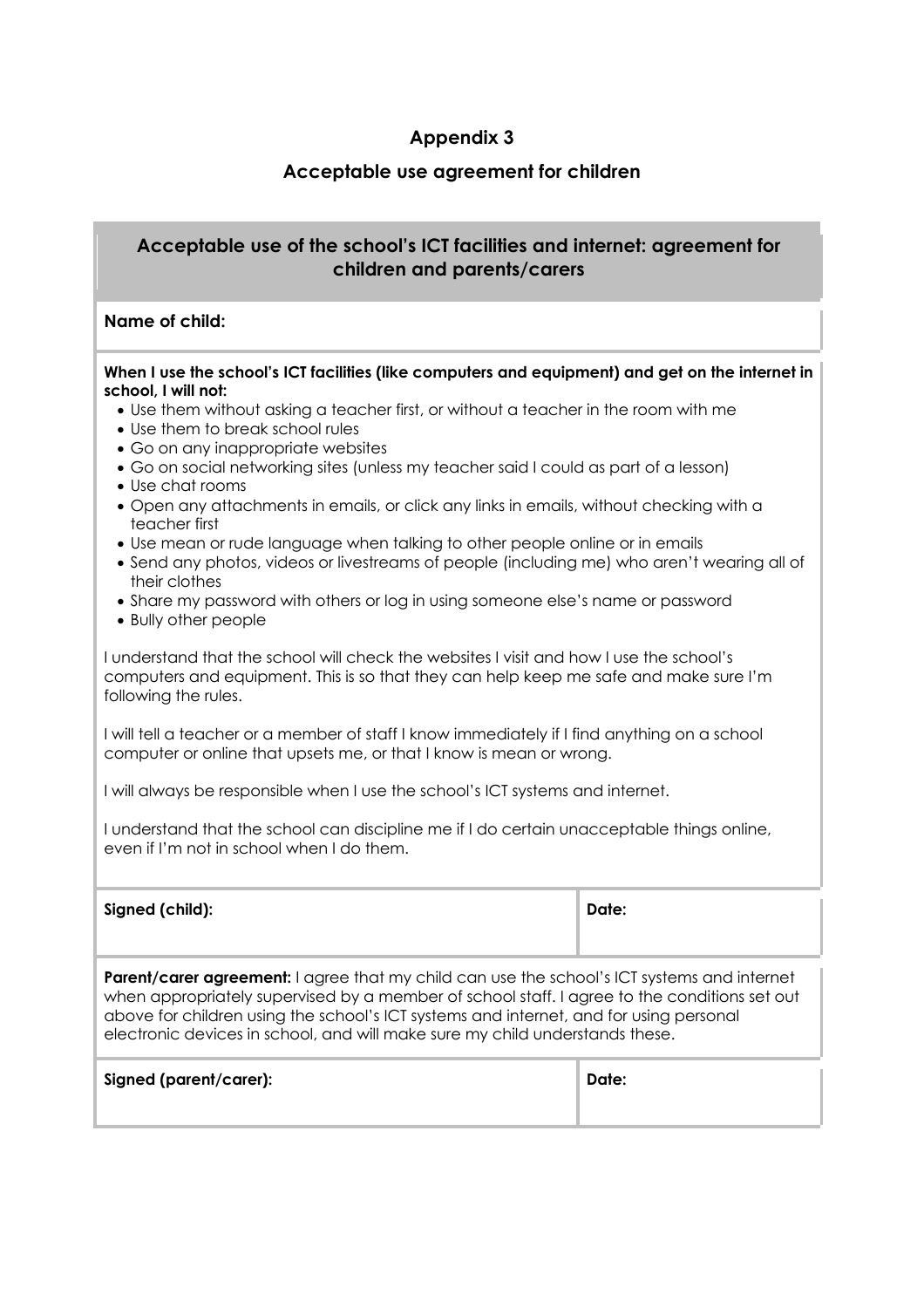## **Acceptable use agreement for staff, governors, volunteers and visitors**

## **Acceptable use of the school's ICT facilities and the internet: agreement for staff, governors, volunteers and visitors**

#### **Name of staff member/governor/volunteer/visitor:**

When using the school's ICT facilities and accessing the internet in school, or outside school on a work device, I will not:

- Access, or attempt to access inappropriate material, including but not limited to material of a violent, criminal or pornographic nature (or create, share, link to or send such material)
- Use them in any way which could harm the school's reputation
- Access social networking sites or chat rooms
- Use any improper language when communicating online, including in emails or other messaging services
- Install any unauthorised software, or connect unauthorised hardware or devices to the school's network
- Share my password with others or log in to the school's network using someone else's details
- Share confidential information about the school, its children or staff, or other members of the community
- Access, modify or share data I'm not authorised to access, modify or share
- Promote private businesses, unless that business is directly related to the school

I understand that the school can monitor the websites I visit and my use of the school's ICT facilities and systems.

I will take all reasonable steps to ensure that work devices are secure and passwordprotected when using them outside school, and keep all data securely stored in accordance with this policy and the school's data protection policy.

I will let the designated safeguarding lead (DSL) and ICT manager know if a child informs me they have found any material which might upset, distress or harm them or others, and will also do so if I encounter any such material.

I will always use the school's ICT systems and internet responsibly and ensure that children in my care do so too.

| Signed (staff member/governor/volunteer/visitor): | Date: |
|---------------------------------------------------|-------|
|                                                   |       |
|                                                   |       |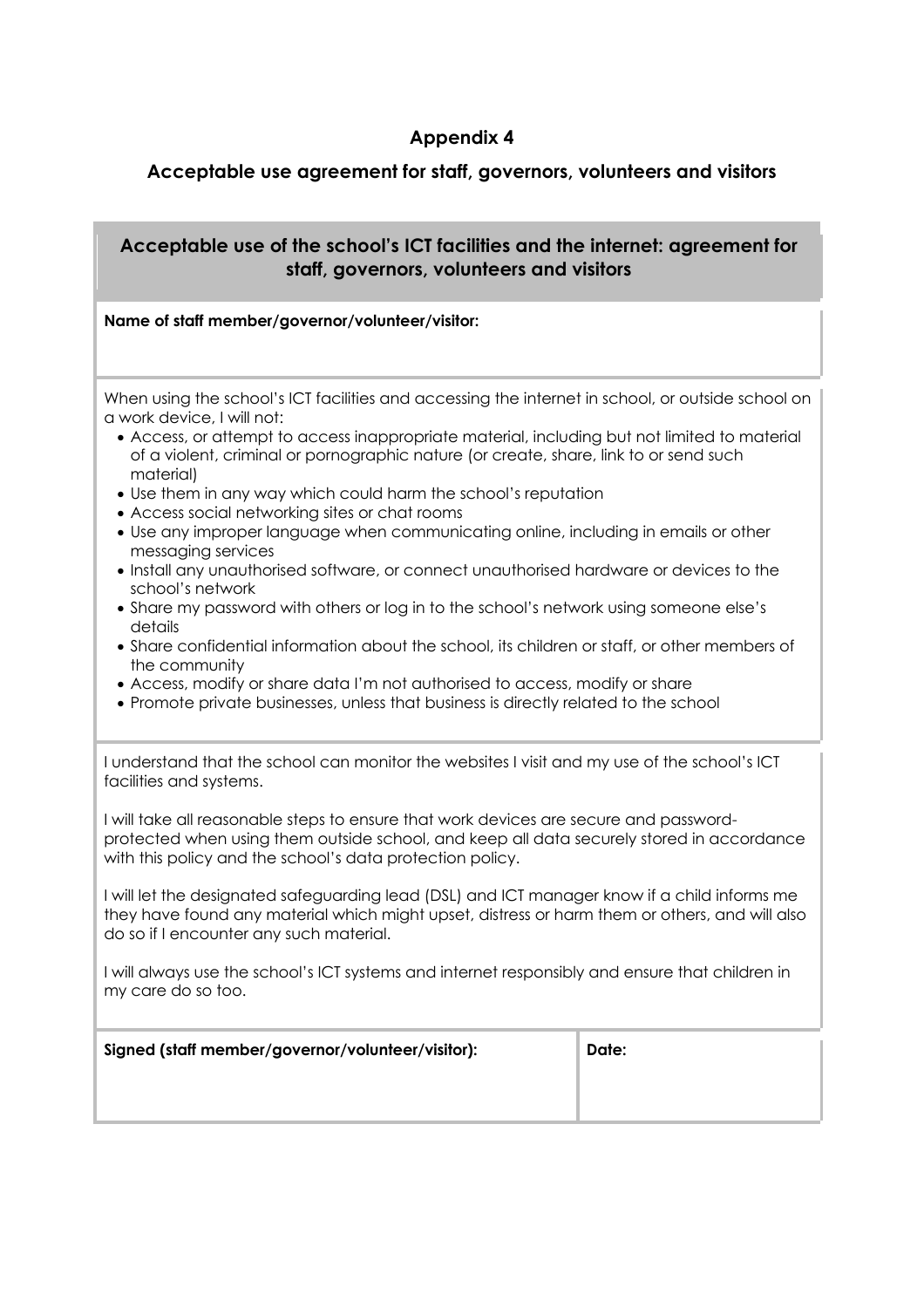## **Glossary of cyber security terminology**

These key terms will help you to understand the common forms of cyber attack and the measures the school will put in place. They're from the National Cyber Security Centre (NCSC) glossary.

| <b>TERM</b>            | <b>DEFINITION</b>                                                                                                                                |
|------------------------|--------------------------------------------------------------------------------------------------------------------------------------------------|
| Antivirus              | Software designed to detect, stop and remove malicious software and viruses.                                                                     |
| Cloud                  | Where you can store and access your resources (including data and software) via the<br>internet, instead of locally on physical devices.         |
| Cyber attack           | An attempt to access, damage or disrupt your computer systems, networks or devices<br>maliciously.                                               |
| Cyber incident         | Where the security of your system or service has been breached.                                                                                  |
| <b>Cyber security</b>  | The protection of your devices, services and networks (and the information they<br>contain) from theft or damage.                                |
| <b>Download attack</b> | Where malicious software or a virus is downloaded unintentionally onto a device without<br>the user's knowledge or consent.                      |
| Firewall               | Hardware or software that uses a defined rule set to constrain network traffic – this is to<br>prevent unauthorised access to or from a network. |
| Hacker                 | Someone with some computer skills who uses them to break into computers, systems<br>and networks.                                                |
| <b>Malware</b>         | Malicious software. This includes viruses, trojans or any code or content that can<br>adversely impact individuals or organisations.             |
| Patching               | Updating firmware or software to improve security and/or enhance functionality.                                                                  |
| Pentest                | Short for penetration test. This is an authorised test of a computer network or system to<br>look for security weaknesses.                       |
| Phishing               | Untargeted, mass emails sent to many people asking for sensitive information (like bank<br>details) or encouraging them to visit a fake website. |
| Ransomware             | Malicious software that stops you from using your data or systems until you make a<br>payment.                                                   |
| Social engineering     | Manipulating people into giving information or carrying out specific actions that an<br>attacker can use.                                        |
| Spear-phishing         | A more targeted form of phishing where an email is designed to look like it's from a<br>person the recipient knows and/or trusts.                |
| Trojan                 | A type of malware/virus designed to look like legitimate software that can be used to<br>hack a victim's computer.                               |